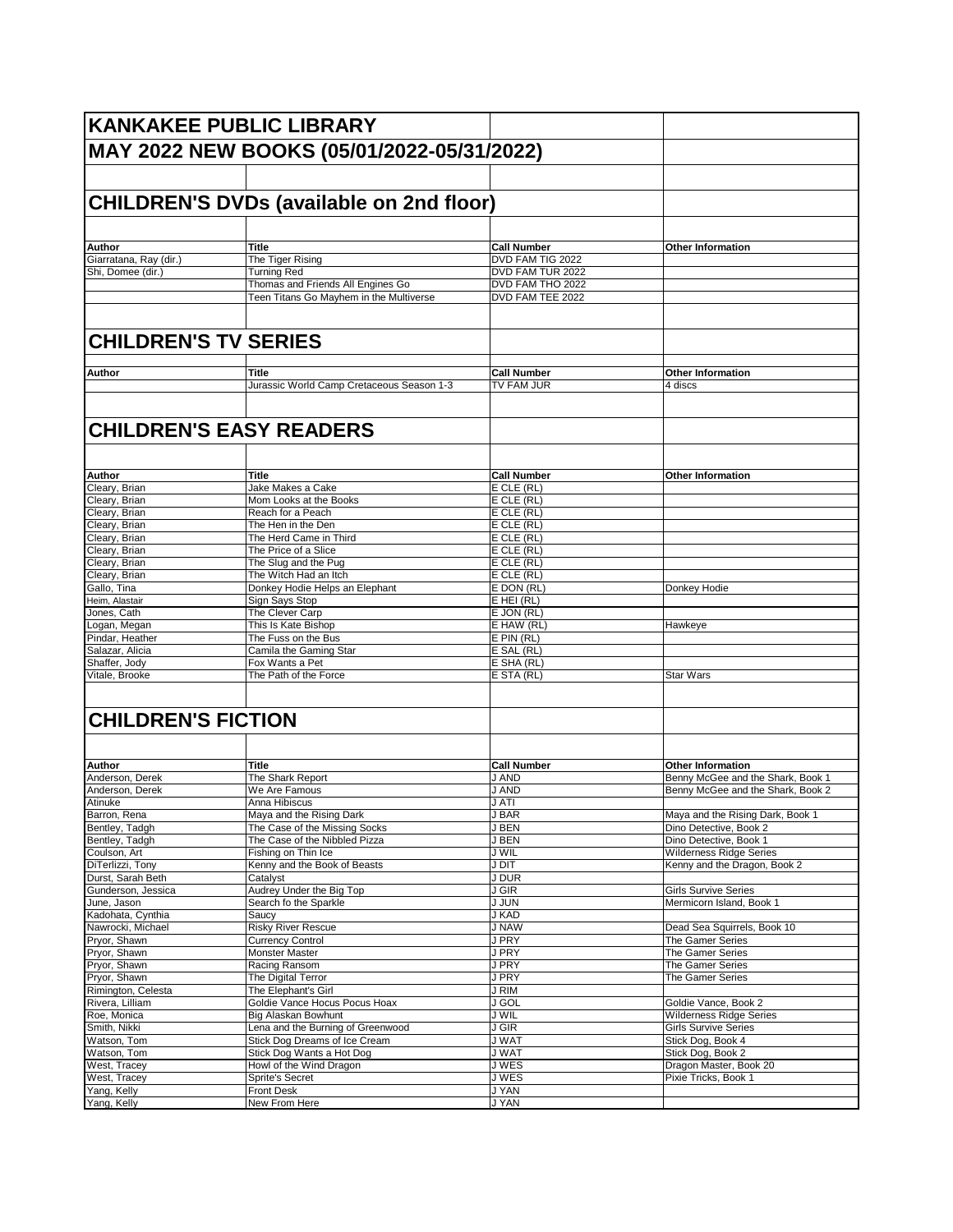| Young, Brian                       | Healer of the Water Monster                         | <b>JYOU</b>               |                                                   |
|------------------------------------|-----------------------------------------------------|---------------------------|---------------------------------------------------|
|                                    |                                                     |                           |                                                   |
|                                    |                                                     |                           |                                                   |
|                                    |                                                     |                           |                                                   |
|                                    | <b>CHILDREN'S GRAPHIC NOVELS</b>                    |                           |                                                   |
|                                    |                                                     |                           |                                                   |
|                                    |                                                     |                           |                                                   |
| Author                             | <b>Title</b>                                        | <b>Call Number</b>        | <b>Other Information</b>                          |
| Cody, Matthew                      | Cat Ninja                                           | J CAT (GRAPHIC NOVEL)     | Cat Ninja, V. 1                                   |
| Deutsch, Barry                     | The Brightest Night                                 | J WIN (GRAPHIC NOVEL)     | Wings of Fire, V. 5                               |
| Deutsch, Barry                     | The Dark Secret                                     | J WIN (GRAPHIC NOVEL)     | Wings of Fire, V. 4                               |
| Doucet, Rashad                     | The Cookout                                         | J PAX (GRAPHIC NOVEL)     | Pax Samson, V. 1                                  |
| Farina, Katy                       | Karen's School Picture                              | J BAB (GRAPHIC NOVEL)     | Babysitter's Little Sister, V. 5                  |
| Farina, Katy                       | Karen's Worst Day                                   | J BAB (GRAPHIC NOVEL)     | Babysitter's Little Sister, V. 3                  |
| Foxe, Steve                        | SpiderHam Great Power No Responsibility             | J SPI (GRAPHIC NOVEL)     | SpiderHam                                         |
| McCranie, Stephen                  | Space Bov                                           | J SPA (GRAPHIC NOVEL)     | V. 10                                             |
| McCranie, Stephen                  | Space Boy                                           | J SPA (GRAPHIC NOVEL)     | V.8                                               |
| McCranie, Stephen                  | Space Boy                                           | J SPA (GRAPHIC NOVEL)     | V.9                                               |
| Pak, Greg                          | <b>Stranger Things The Bully</b>                    | J STR (GRAPHIC NOVEL)     | V.1                                               |
| Pak, Greg                          | <b>Stranger Things The Bully</b>                    | J STR (GRAPHIC NOVEL)     | V.2                                               |
| Pak, Greg                          | <b>Stranger Things The Bully</b>                    | J STR (GRAPHIC NOVEL)     | V.3                                               |
| Sakai, Julie                       | Chibi Usagi Attack of the Beebie Chibis             | J CHI (GRAPHIC NOVEL)     |                                                   |
| Smith, Brian                       | Lift Off                                            | J PEA (GRAPHIC NOVEL)     | Pea, Bee and Jay, V. 3                            |
| Smith, Jeff                        | <b>Bone Adventure</b>                               | J BON (GRAPHIC NOVEL)     |                                                   |
|                                    |                                                     | J CIT (GRAPHIC NOVEL)     |                                                   |
| Yogis, Jaimal                      | The Awakening Storm<br><b>Nightwing Rising</b>      | J BAT (GRAPHIC NOVEL)     | City of Dragons, V. 1<br><b>Batman Adventures</b> |
|                                    |                                                     |                           |                                                   |
|                                    | Riddle Me This                                      | J BAT (GRAPHIC NOVEL)     | <b>Batman Adventures</b>                          |
|                                    | The Acclaim of Achilles                             | J GRE (GRAPHIC NOVEL)     | Greek Mythology                                   |
|                                    | The Agony of Atlas                                  | J GRE (GRAPHIC NOVEL)     | Greek Mythology                                   |
|                                    | The Price of Pandora                                | J GRE (GRAPHIC NOVEL)     | <b>Greek Mythology</b>                            |
|                                    | The Pride of Perseus                                | J GRE (GRAPHIC NOVEL)     | <b>Greek Mythology</b>                            |
|                                    |                                                     |                           |                                                   |
|                                    |                                                     |                           |                                                   |
| <b>CHILDREN'S NONFICTION</b>       |                                                     |                           |                                                   |
|                                    |                                                     |                           |                                                   |
|                                    |                                                     |                           |                                                   |
|                                    |                                                     |                           |                                                   |
| Author                             | <b>Title</b>                                        | <b>Call Number</b>        | <b>Other Information</b>                          |
| Braun, Eric                        | Can You Become a Pro Gamer                          | J 794.8092 BRA            |                                                   |
| Braun, Eric                        | Can You Become a Social Media Influencer            | J 302.231 BRA             |                                                   |
| Kemmeter, Jennifer                 | <b>Build It Race Cars</b>                           | J 688.72 KEM              |                                                   |
| Kemmeter, Jennifer                 | <b>Build It Sea Life</b>                            | J 688.72 KEM              |                                                   |
| Lopez, Silvia                      | Selena Queen of Tejano Music                        | <b>J B SELENA</b>         |                                                   |
| Osborne, Mary Pope                 | Magic Tree House Survival Guide                     | J 613.6 OSB               |                                                   |
| Wheatley, Abigail                  | The Amazing Discoveries of 100 Brilliant Scientists | J 509 WHE                 |                                                   |
|                                    |                                                     |                           |                                                   |
|                                    |                                                     |                           |                                                   |
|                                    |                                                     |                           |                                                   |
|                                    | <b>CHILDREN'S PICTURE BOOKS</b>                     |                           |                                                   |
|                                    |                                                     |                           |                                                   |
|                                    |                                                     |                           |                                                   |
| Author                             | <b>Title</b>                                        | <b>Call Number</b>        | <b>Other Information</b>                          |
| Behling, Steve                     | <b>Panther Patience</b>                             | E SPI                     | Spidey and His Amazing Friends                    |
| Behling, Steve                     | A Very Spidey Christmas                             | E SPI                     | Spidey and His Amazing Friends                    |
| Birght, Rachel                     | Head Over Tail                                      | E BRI                     |                                                   |
| Cole, Henry                        | Nesting                                             | E COL                     |                                                   |
| Cross, Caroline                    | Sand Between My Toes                                | E CRO                     |                                                   |
| DiPucchio, Kelly                   | Oona                                                | E DIP                     |                                                   |
| Dunrea, Olivier                    | Ruby & Rufus                                        | E DUN                     |                                                   |
| Gallo, Tina                        | Chico Bon Bon and the Eggmergency                   | E CHI                     | Chico Bon Bon                                     |
| Hare, John                         | Field Trip to the Ocean Deep                        |                           |                                                   |
| Hill, Amanda Rawson                | My Pet Cloud                                        | E HAR<br>E HIL            |                                                   |
|                                    |                                                     |                           |                                                   |
| Kaplan, Arie                       | Swamper by Croc                                     | E BAT                     | Batman<br>Lego City                               |
| Kitala, Karolina<br>Rinker, Sherri | Heroes in Training                                  | E LEG                     |                                                   |
|                                    | Joy Ride                                            | E RIN                     |                                                   |
| Shaw, Natalie                      | Ready for School                                    | E COC                     | Cocomelon                                         |
| Testa, Maggie                      | Meet Newton Star                                    | E PJM                     | PJ Masks                                          |
| Tinn-Disbury, Tom                  | Brian the Dancing Lion                              | E TIN                     |                                                   |
| Whitley, Jeremy                    | Heroes to the Core                                  | E AVE                     | <b>Marvel Avengers</b>                            |
| Woolley, Katie                     | Zipp Zapp                                           | E WOO                     |                                                   |
|                                    |                                                     |                           |                                                   |
|                                    |                                                     |                           |                                                   |
| <b>CHILDREN'S SPANISH</b>          |                                                     |                           |                                                   |
|                                    |                                                     |                           |                                                   |
|                                    |                                                     |                           |                                                   |
|                                    |                                                     |                           |                                                   |
| Author                             | <b>Title</b>                                        | <b>Call Number</b>        | <b>Other Information</b>                          |
| DiCamillo, Kate                    | Mercy Watson al rescate                             | SPANISH J DIC             |                                                   |
| Potters, Rebecca                   | La pizza de Peppa                                   | SPANISH E PEP             | Peppa Pig                                         |
| Rodriguez, Patty                   | Contando con Frida                                  | SPANISH E BIL (BILINGUAL) | Boardbook                                         |
|                                    |                                                     |                           |                                                   |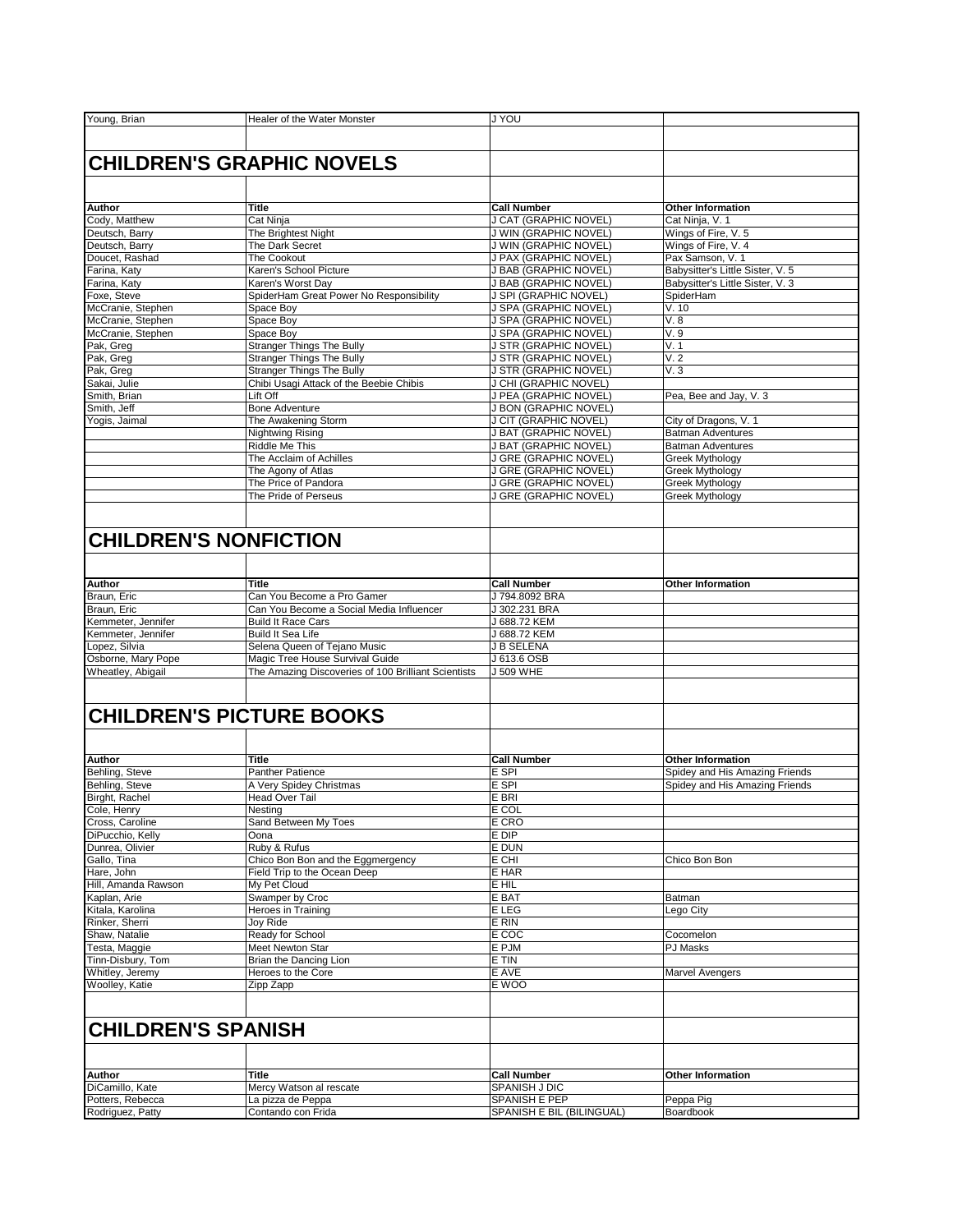| Rodriguez, Patty                | Guadalupe                                  | SPANISH E BIL (BILINGUAL)     | Boardbook                |
|---------------------------------|--------------------------------------------|-------------------------------|--------------------------|
| Rodriguez, Patty                | La vida de Basquiat                        | SPANISH E BIL (BILINGUAL)     | Boardbook                |
| Rodriguez, Patty                | La vida de Pele                            | SPANISH E BIL (BILINGUAL)     | Boardbook                |
| Rodriguez, Patty                | La vida de Selena                          | SPANISH E BIL (BILINGUAL)     | Boardbook                |
| Rodriguez, Patty                |                                            | SPANISH E BIL (BILINGUAL)     | Boardbook                |
|                                 | Los tres reyes magos                       |                               |                          |
| Tarshis, Lauren                 | Sobrevivi los ataques de tiburones de 1916 | SPANISH J TAR (GRAPHIC NOVEL) |                          |
| <b>Torres Sanchez, Jenny</b>    | No somos de aqui                           | SPANISH TEEN FIC SANCHEZ      |                          |
|                                 |                                            |                               |                          |
|                                 |                                            |                               |                          |
| <b>ADULT BOOKS ON CD</b>        |                                            |                               |                          |
|                                 |                                            |                               |                          |
|                                 |                                            |                               |                          |
|                                 |                                            |                               |                          |
| Author                          | <b>Title</b>                               | <b>Call Number</b>            | <b>Other Information</b> |
| Carr, Robyn                     | A Family Affair                            | CD FIC CARR                   | 7 cds                    |
| Davis, Viola                    | Finding Me                                 | CD B DAVIS                    | 8 cds                    |
| Patterson, James                | 22 Seconds                                 | CD FIC PATTERSON              | 7 cds                    |
| Roberts, Nora                   | Nightwork                                  | CD FIC ROBERTS                | 13 cds                   |
| Sandford, John                  | The Investigator                           | <b>CD FIC SANDFORD</b>        | 11 cds                   |
|                                 |                                            |                               |                          |
|                                 |                                            |                               |                          |
|                                 |                                            |                               |                          |
| <b>ADULT CDs</b>                |                                            |                               |                          |
|                                 |                                            |                               |                          |
|                                 |                                            |                               |                          |
|                                 |                                            |                               |                          |
| Author                          | <b>Title</b>                               | <b>Call Number</b>            | <b>Other Information</b> |
| Andrews, Troy (Trombone Shorty) | Lifted                                     | CD R&B TRO                    |                          |
| Anthony, Marc                   | Pa'lla Voy                                 | <b>CD LAT ANT</b>             |                          |
| <b>Black Keys</b>               | Dropout Boogie                             | CD P&R BLA                    |                          |
| Hall, Daryl                     | BeforeAfter                                | CD P&R HAL                    |                          |
| Janson, Chris                   | All In                                     | CD COU JAN                    |                          |
| Lambert, Miranda                | Palomino                                   | CD COU LAM                    |                          |
| Morrison, Van                   | What's It Gonna Take                       | CD R&B MOR                    |                          |
| Nelson, Willie                  | A Beautiful Time                           | CD COU NEL                    |                          |
| Raye, Collin                    | <b>Greatest Hits Live</b>                  | CD COU RAY                    |                          |
| <b>Rolling Stones</b>           | Live at the El Mocambo                     | CD P&R ROL                    |                          |
| Styles, Harry                   | Harry's House                              | CD P&R STY                    |                          |
| Wilson, Ann                     | <b>Fierce Bliss</b>                        | CD P&R WIL                    |                          |
|                                 |                                            |                               |                          |
|                                 |                                            |                               |                          |
| <b>ADULT DVDs</b>               |                                            |                               |                          |
|                                 |                                            |                               |                          |
| Author                          | <b>Title</b>                               | <b>Call Number</b>            | <b>Other Information</b> |
| Anderson, Paul Thomas (dir.)    | Licorice Pizza                             | <b>DVD LIC 2022</b>           |                          |
| Beesley, Jeff (dir.)            | Love Strikes Twice                         | DVD LOV 2022                  |                          |
| Carolin, Reid (dir.)            |                                            | <b>DVD DOG 2022</b>           |                          |
|                                 | Dog                                        |                               |                          |
| Doyle, Heather Hawthorn (dir.)  | Advice to Love By                          | <b>DVD ADV 2022</b>           |                          |
| Ellis, Sean (dir.)              | The Cursed                                 | DVD CUR 2022                  |                          |
| Falcone, Ben (dir.)             | Superintelligence                          | <b>DVD SUP 2022</b>           |                          |
| Fleischer, Ruben (dir.)         | Uncharted                                  | DVD UNC 2022                  |                          |
| Franco. Michel (dir.)           | Sundown                                    | DVD SUN 2022                  |                          |
| Hollander, David (dir.)         | Ray Donovan the Movie                      | DVD RAY 2022                  |                          |
| Ingram, Terry (dir.)            | The Wedding Veil                           | <b>DVD WED 2022</b>           |                          |
| Martinez, Philippe (dir.)       | A Week in Paradise                         | <b>DVD WEE 2022</b>           |                          |
| McBrearty, Don (dir.)           | The Perfect Pairing/Raise a Glass to Love  | <b>DVD PER 2022</b>           |                          |
| McDonnell, BJ (dir.)            | Studio 666                                 | <b>DVD STU 2022</b>           |                          |
| Miller, Wes (dir.)              | Day to Die                                 | DVD DAY 2022                  |                          |
| Moore, Graham (dir.)            | The Outfit                                 | DVD OUT 2022                  |                          |
| Munden, Marc (dir.)             | Help                                       | DVD HEL 2022                  |                          |
| Nevelone, Mark (dir.)           | Panama                                     | DVD PAN 2022                  |                          |
| Presley, Derek (dir.)           | Boon                                       | DVD BOO 2022                  |                          |
| Reeves, Matt (dir.)             | The Batman                                 | DVD BAT 2022                  |                          |
|                                 |                                            |                               |                          |
| Shim, Iris (dir.)               | Umma                                       | DVD UMM 2022                  |                          |
| Solet, Paul (dir.)              | Clean                                      | DVD CLE 2022                  |                          |
| Sollima, Stefano (dir.)         | <b>Without Remorse</b>                     | <b>DVD WIT 2022</b>           |                          |
| Stone, Tony (dir.)              | Ted K                                      | DVD TED 2022                  |                          |
| Thomas, Rintu (dir.)            | Writing With Fire                          | DVD 079.54 WRI 2022           |                          |
| Venville, Malcolm (dir.)        | Abraham Lincoln                            | DVD B LINCOLN 2022            |                          |
| Weide, Robert B.                | Kurt Vonnegut Unstuck in Time              | DVD 813.54 KUR 2022           |                          |
| West, Ti (dir.)                 | х                                          | DVD X 2022                    |                          |
| Williams, Mark (dir.)           | Blacklight                                 | DVD BLA 2022                  |                          |
| Wright, Joe (dir.)              | Cyrano                                     | <b>DVD CYR 2022</b>           |                          |
|                                 |                                            |                               |                          |
|                                 |                                            |                               |                          |
|                                 |                                            |                               |                          |
| <b>ADULT TV SERIES</b>          |                                            |                               |                          |
|                                 |                                            |                               |                          |
|                                 |                                            |                               |                          |
|                                 |                                            |                               |                          |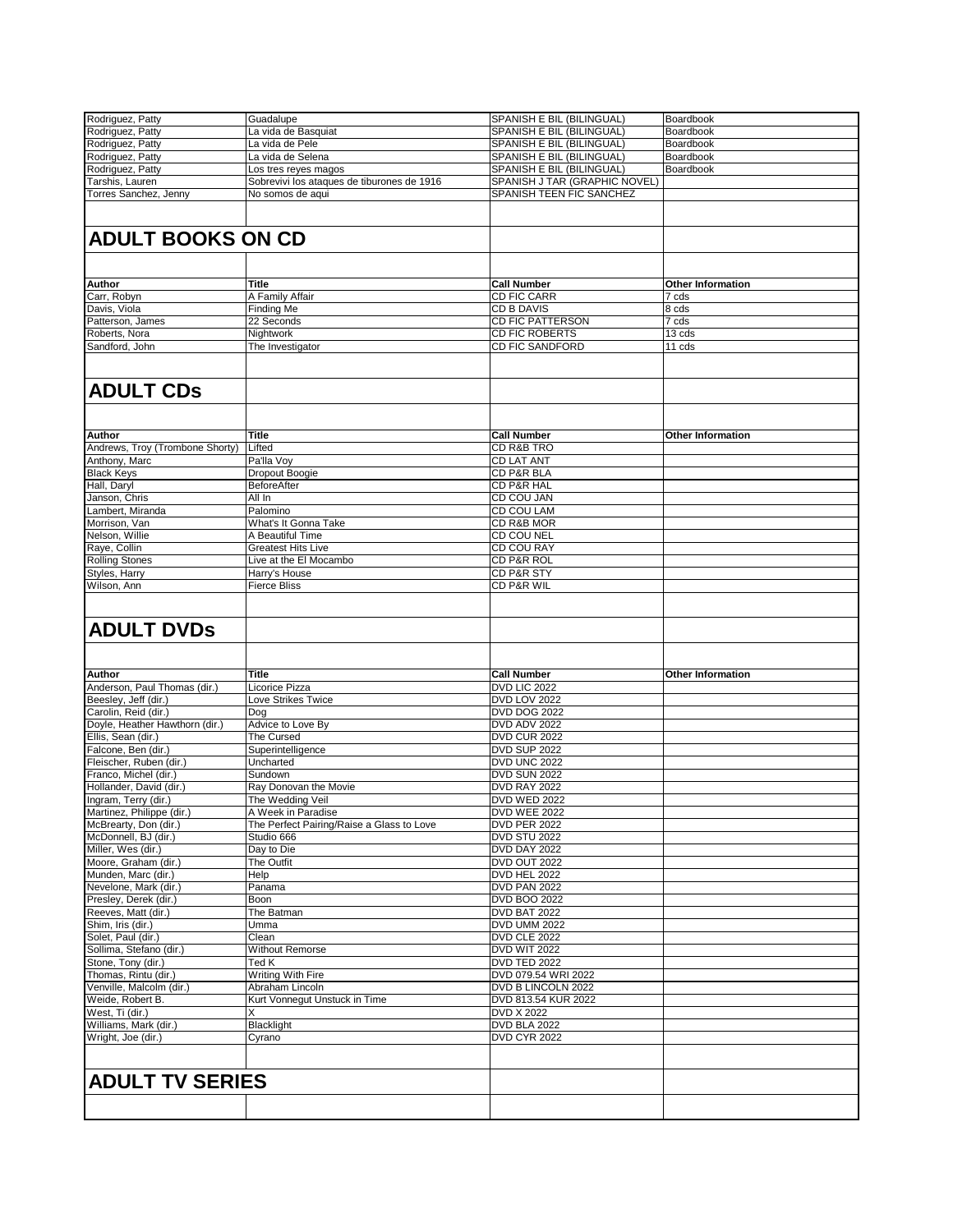| Author                         | <b>Title</b>                          | <b>Call Number</b>   | <b>Other Information</b>               |
|--------------------------------|---------------------------------------|----------------------|----------------------------------------|
|                                |                                       |                      |                                        |
|                                | BMF, Season 1                         | TV BMF               | 2 discs                                |
|                                | Chesapeake Shores, Season 5           | TV CHE               | 2 discs                                |
|                                | Finding Your Roots, Season 8          | TV FIN               | 3 discs                                |
|                                | Grantchester, Season 6                | <b>TV GRA</b>        | 3 discs                                |
|                                |                                       | <b>TV KIN</b>        |                                        |
|                                | Kin, Season 1                         |                      | 2 discs                                |
|                                | <b>Ridley Road</b>                    | TV RID               | 2 discs                                |
|                                | Sandition, Season 2                   | <b>TV SAN</b>        | 2 discs                                |
|                                | Succession, Season 3                  | TV SUC               | 3 discs                                |
|                                |                                       |                      |                                        |
|                                | The Larkins, Season 1                 | TV LAR               | 2 discs                                |
|                                | The Last Kingdom, Season 5            | TV LAS               | 4 discs                                |
|                                | Traces, Season 1                      | <b>TV TRA</b>        | 2 discs                                |
|                                |                                       |                      |                                        |
|                                | Traces, Season 2                      | TV TRA               | 2 discs                                |
|                                |                                       |                      |                                        |
|                                |                                       |                      |                                        |
| <b>ADULT CHRISTIAN FICTION</b> |                                       |                      |                                        |
|                                |                                       |                      |                                        |
|                                |                                       |                      |                                        |
| Author                         | <b>Title</b>                          | <b>Call Number</b>   | <b>Other Information</b>               |
| Andrews, Brian                 | Dark Angel                            | <b>CF ANDREWS</b>    | Shepherds Series, Book 2               |
| Blackburn, Lynn Huggins        | Malicious Intent                      | CF BLACKBURN         | Defend and Protect, Book 2             |
|                                |                                       |                      |                                        |
| Cabot, Amanda                  | Out of the Embers                     | CF CABOT             | Mesquite Springs, Book 1               |
| Cabot, Amanda                  | <b>Dreams Rekindled</b>               | <b>CF CABOT</b>      | Mesquite Springs, Book 2               |
| Cabot, Amanda                  | The Spark of Love                     | <b>CF CABOT</b>      | Mesquite Springs, Book 3               |
|                                |                                       | CF CARLSON           |                                        |
| Carlson, Melody                | Looking for Leroy                     |                      |                                        |
| Eason, Lynette                 | <b>Driving Force</b>                  | <b>CF EASON</b>      | Elite Guardians, Book 1                |
| Fisher, Suzanne Woods          | The Sweet Life                        | <b>CF FISHER</b>     | Cape Cod Creamery, Book 1              |
| Gabhart, Ann                   | When the Meadow Blooms                | <b>CF GABHART</b>    |                                        |
|                                |                                       |                      |                                        |
| Kingsbury, Karen               | The Baxters                           | <b>CF KINGSBURY</b>  | <b>Baxter Family Prequel</b>           |
| McMillan, Rachel               | The Mozart Code                       | <b>CF MCMILLAN</b>   |                                        |
| Wiseman, Beth                  | The Bookseller's Promise              | <b>CF WISEMAN</b>    | Amish Bookstore, Book, 1               |
|                                |                                       |                      |                                        |
|                                |                                       |                      |                                        |
|                                |                                       |                      |                                        |
| <b>ADULT FICTION</b>           |                                       |                      |                                        |
|                                |                                       |                      |                                        |
|                                |                                       |                      |                                        |
| Author                         | Title                                 | <b>Call Number</b>   | <b>Other Information</b>               |
|                                |                                       | <b>FIC ADAMS</b>     |                                        |
| Adams, Ellery                  | The Vanishing Type                    |                      | Secret, Book and Scone Society, Book 5 |
| Adams, Sarah                   | The Cheat Sheet                       | <b>FIC ADAMS</b>     |                                        |
| Andrews, Mary Kay              | The Homewreckers                      | <b>FIC ANDREWS</b>   |                                        |
| Bailey, Samantha               | Watch Out For Her                     | <b>FIC BAILEY</b>    |                                        |
|                                |                                       |                      |                                        |
| Bailey, Samantha               | Woman on the Edge                     | <b>FIC BAILEY</b>    |                                        |
| Barclay, Linwood               | Take Your Breath Away                 | <b>FIC BARCLAY</b>   |                                        |
| Baume, Sara                    | Seven Steeples                        | FIC BAUME            |                                        |
| Benson, Jendella               | Hope and Glory                        | <b>FIC BENSON</b>    |                                        |
|                                |                                       |                      |                                        |
|                                | The Caretakers                        | <b>FIC BES</b>       |                                        |
| Bestor-Siegal, Amanda          |                                       | <b>FIC BLACK</b>     |                                        |
|                                |                                       |                      |                                        |
| Black, Holly                   | Book of Night                         |                      |                                        |
| Bohjalian, Chris               | The Lioness                           | <b>FIC BOHJALIAN</b> |                                        |
| Bowery, Liz                    | Love, Hate and Clickbait              | FIC BOWERY           |                                        |
| Brennan, Allison               | The Wrong Victim                      | <b>FIC BRENNAN</b>   | Quinn & Costa, Book 3                  |
| Brown, Dale                    |                                       | <b>FIC BROWN</b>     |                                        |
|                                | Countdown to Midnight                 |                      | Nick Flynn, Book 2                     |
| Brown, Graham                  | Clive Cussler's Dark Vector           | <b>FIC CUSSLER</b>   | NUMA Files, Book 19                    |
| Brown, Janelle                 | I'll Be You                           | <b>FIC BROWN</b>     |                                        |
|                                |                                       | <b>FIC BROWN</b>     |                                        |
|                                | Wingwalkers                           |                      |                                        |
|                                | In the Face of the Sun                | <b>FIC BRYCE</b>     |                                        |
| Burke, James Lee               | Every Cloak Rolled in Blood           | <b>FIC BURKE</b>     | Holland Family Saga, Book 4            |
| Cameron, Marc                  | Cold Snap                             | <b>FIC CAMERON</b>   |                                        |
| Brown, Taylor<br>Bryce, Denny  | <b>Blood Will Tell</b>                | FIC CHAVEZ           |                                        |
| Chavez, Heather                |                                       |                      |                                        |
| Close, Jennifer                | Marrying the Ketchups                 | FIC CLOSE            |                                        |
| Dailey, Janet                  | <b>Hope Creek</b>                     | <b>FIC DAILEY</b>    | New Americana, Book 6                  |
| Dallas, Sandra                 | Little Souls                          | <b>FIC DALLAS</b>    |                                        |
|                                |                                       |                      |                                        |
| Davidson, MaryJanice           | The Love Scam                         | FIC DAVIDSON         |                                        |
| Davidson, MaryJanice           | Truth, Lies and Second Dates          | FIC DAVIDSON         |                                        |
| Feehan, Christine              | Murder at Sunrise Lake                | FIC FEEHAN           |                                        |
|                                | An Honest Lie                         |                      |                                        |
| Fisher, Tarryn                 |                                       | FIC FISHER           |                                        |
| Friedlander, Omer              | The Man Who Sold Air in the Holy Land | FIC FRI              |                                        |
| Hagberg, David                 | Traitor                               | FIC HAGBERG          | Kirk McGarbey, Book 27                 |
|                                |                                       | <b>FIC HALLS</b>     |                                        |
| Halls, Stacey                  | Mrs. England                          |                      |                                        |
| Halls, Stacey                  | The Foundling                         | <b>FIC HALLS</b>     |                                        |
| Hartnett, Annie                | <b>Unlikely Animals</b>               | FIC HARTNETT         |                                        |
|                                |                                       | <b>FIC HEATH</b>     |                                        |
| Heath, Lorraine                | Girls of Flight City                  |                      |                                        |
| Johnstone, William             | Sons of Thunder                       | FIC JOHNSTONE        |                                        |
| Katsu, Alma                    | The Fervor                            | <b>FIC KATSU</b>     |                                        |
| Kelly, Simone                  | Like a Fly on the Wall                | <b>FIC KELLY</b>     |                                        |
|                                |                                       |                      |                                        |
| Kingfisher, T.                 | Nettle and Bone                       | FIC KINGFISHER       |                                        |
| Kotler, Steven                 | The Devil's Dictionary                | <b>FIC KOTLER</b>    |                                        |
| Larsen, Ward                   | Assassin's Edge<br>Something Wilder   | <b>FIC LARSEN</b>    | David Slanton, Book 8                  |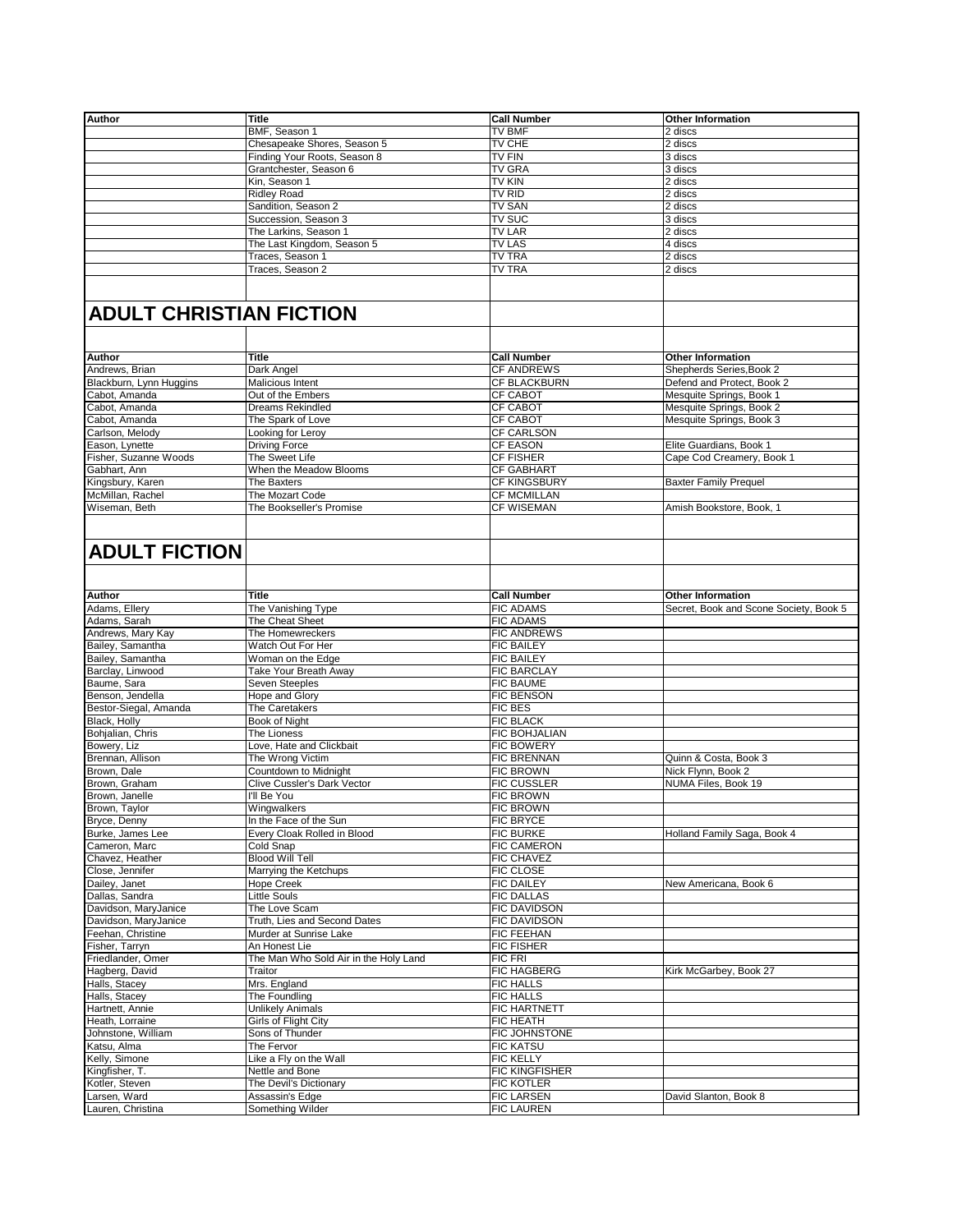| Lazar, Zachary                                                                                                                                                                                                               | The Apartment on Calle Uruguay             | <b>FIC LAZAR</b>                 |                                                      |
|------------------------------------------------------------------------------------------------------------------------------------------------------------------------------------------------------------------------------|--------------------------------------------|----------------------------------|------------------------------------------------------|
| Ledwidge, Michael                                                                                                                                                                                                            | Beach Wedding                              | FIC LEDWIDGE                     |                                                      |
| McBrayer, Lauren                                                                                                                                                                                                             | Like a House on Fire                       | FIC MCBRAYER                     |                                                      |
|                                                                                                                                                                                                                              | The Island                                 | <b>FIC MCKINTY</b>               |                                                      |
| McKinty, Adrian                                                                                                                                                                                                              |                                            |                                  |                                                      |
| McMahon, Jennifer                                                                                                                                                                                                            | The Children on the Hill                   | FIC MCMAHON                      |                                                      |
| Miller, Linda Lael                                                                                                                                                                                                           | Country Born                               | FIC MILLER                       | Painted Pony Creek, Book 3                           |
| Montimore, Margarita                                                                                                                                                                                                         | Oona Out of Order                          | FIC MONTIMORE                    |                                                      |
| Oduor, Okwiri                                                                                                                                                                                                                | Things They Lost                           | FIC ODUOR                        |                                                      |
| Patel, Vaishnavi                                                                                                                                                                                                             | Kaikeyi                                    | <b>FIC PATEL</b>                 |                                                      |
| Patterson, James                                                                                                                                                                                                             | 22 Seconds                                 | FIC PATTERSON                    | Women's Murder Club, Book 22                         |
|                                                                                                                                                                                                                              |                                            |                                  |                                                      |
| Pavone, Chris                                                                                                                                                                                                                | Two Nights in Lisbon                       | FIC PAVONE                       |                                                      |
| Quick, Amanda                                                                                                                                                                                                                | When She Dreams                            | <b>FIC QUICK</b>                 | Burning Cove, Book 6                                 |
| Roanhorse, Rebecca                                                                                                                                                                                                           | <b>Fevered Star</b>                        | FIC ROANHORSE                    |                                                      |
| Roberts, Nora                                                                                                                                                                                                                | Nightwork                                  | <b>FIC ROBERTS</b>               |                                                      |
| Rothchild, Sascha                                                                                                                                                                                                            | <b>Blood Sugar</b>                         | FIC ROTHCHILD                    |                                                      |
| Sager, Riley                                                                                                                                                                                                                 | Home Before Dark                           | <b>FIC SAGER</b>                 |                                                      |
| Shipman, James                                                                                                                                                                                                               | Beyond the Wire                            | <b>FIC SHIPMAN</b>               |                                                      |
| Stanford, Claire                                                                                                                                                                                                             |                                            | <b>FIC STANFORD</b>              |                                                      |
|                                                                                                                                                                                                                              | Happy For You                              |                                  |                                                      |
| Straub, Emma                                                                                                                                                                                                                 | This Time Tomorrow                         | <b>FIC STRAUB</b>                |                                                      |
| Talley, Liz                                                                                                                                                                                                                  | Deconstructed                              | <b>FIC TALLEY</b>                |                                                      |
| Thayer, Nancy                                                                                                                                                                                                                | Summer Love                                | <b>FIC THAYER</b>                |                                                      |
| Thayne, RaeAnne                                                                                                                                                                                                              | Summer a the Cape                          | <b>FIC THAYNE</b>                |                                                      |
| Thomas, Jodi                                                                                                                                                                                                                 | Sunday at the Sunflower Inn                | <b>FIC THOMAS</b>                | Honey Creek, Book 4                                  |
| Trigiani, Adriana                                                                                                                                                                                                            | The Good Left Undone                       | <b>FIC TRIGIANI</b>              |                                                      |
|                                                                                                                                                                                                                              |                                            |                                  |                                                      |
| Van Rensburg, Laure                                                                                                                                                                                                          | Nobody But Us                              | <b>FIC VAN</b>                   |                                                      |
| Weiner, Jennifer                                                                                                                                                                                                             | The Summer Place                           | <b>FIC WEINER</b>                |                                                      |
| Williams, Beatriz                                                                                                                                                                                                            | The Lost Summers of Newport                | FIC LOS                          |                                                      |
| Winslow, Don                                                                                                                                                                                                                 | City on Fire                               | <b>FIC WINSLOW</b>               |                                                      |
| Winstead, Ashley                                                                                                                                                                                                             | Fool Me Once                               | <b>FIC WINSTEAD</b>              |                                                      |
|                                                                                                                                                                                                                              |                                            |                                  |                                                      |
| ADULT LARGE PRINT                                                                                                                                                                                                            |                                            |                                  |                                                      |
|                                                                                                                                                                                                                              |                                            |                                  |                                                      |
|                                                                                                                                                                                                                              |                                            |                                  |                                                      |
| Author                                                                                                                                                                                                                       | Title                                      | <b>Call Number</b>               | <b>Other Information</b>                             |
| Barclay, Linwood                                                                                                                                                                                                             | Take Your Breath Away                      | LP FIC BARCLAY                   | Nantucket Series, Book 1                             |
| Brown, Dale                                                                                                                                                                                                                  | Countdown to Midnight                      | LP FIC BROWN                     | Nick Flynn, Book 2                                   |
|                                                                                                                                                                                                                              |                                            |                                  |                                                      |
|                                                                                                                                                                                                                              |                                            |                                  |                                                      |
|                                                                                                                                                                                                                              | The Match                                  | LP FIC COBEN                     | Wilde Series, Bok 2                                  |
|                                                                                                                                                                                                                              | A Summer Affair                            | LP FIC HIL                       |                                                      |
|                                                                                                                                                                                                                              | 22 Seconds                                 | LP FIC PATTERSON                 | Women's Murder Club, Book 22                         |
|                                                                                                                                                                                                                              | Immortal Rising<br><b>Beautiful</b>        | LP FIC SANDS<br>LP FIC STEEL     | Argeneau Series, Book 34                             |
|                                                                                                                                                                                                                              |                                            |                                  |                                                      |
|                                                                                                                                                                                                                              |                                            |                                  |                                                      |
|                                                                                                                                                                                                                              | <b>Title</b>                               | <b>Call Number</b>               | <b>Other Information</b>                             |
|                                                                                                                                                                                                                              |                                            |                                  |                                                      |
|                                                                                                                                                                                                                              | The Darling Dahlias and the Red Hot Poker  | M ALBERT                         | Darling Dahlias, Book 10                             |
| Coben, Harlan<br>Hilderbrand, Elin<br>Patterson, James<br>Sands, Lynsay<br>Steel, Danielle<br><b>ADULT MYSTERY</b><br>Author<br>Albert, Susan Wittig<br>Allen, Samantha Jayne                                                | Pay Dirt Road                              | <b>M ALLEN</b>                   |                                                      |
| Corbett, Ron                                                                                                                                                                                                                 | The Sweet Goodbye                          | <b>M CORBETT</b>                 | Danny Barrett, Book 1                                |
|                                                                                                                                                                                                                              | Kill Her Twice                             | M FRE                            | Dek Elstrom, Book 8                                  |
|                                                                                                                                                                                                                              | The Wild Life                              | M GORDON                         | Joe the Bouncer, Book 4                              |
|                                                                                                                                                                                                                              |                                            | <b>M GRAVES</b>                  |                                                      |
|                                                                                                                                                                                                                              | Death by Chocolate Malted Milkshake        |                                  | Death by Chocolate, Book 2<br>Desert Flowers, Book 4 |
|                                                                                                                                                                                                                              | Poppy Harmon and the Backstabbing Bachelor | M HOLLIS                         |                                                      |
|                                                                                                                                                                                                                              | Poppy Harmon and the Pillow Talk Killer    | <b>M HOLLIS</b>                  | Desert Flowers, Book 3                               |
|                                                                                                                                                                                                                              | Robert B. Parker's Revenge Tour            | <b>M PARKER</b>                  | Sunny Randall, Book 10                               |
|                                                                                                                                                                                                                              | Overboard<br>Crime Hits Home               | <b>M PARETSKY</b><br><b>MCRI</b> | V.I. Warshawski, Book 21                             |
|                                                                                                                                                                                                                              |                                            |                                  |                                                      |
|                                                                                                                                                                                                                              |                                            |                                  |                                                      |
|                                                                                                                                                                                                                              |                                            |                                  |                                                      |
|                                                                                                                                                                                                                              | Title                                      | <b>Call Number</b>               | <b>Other Information</b>                             |
|                                                                                                                                                                                                                              |                                            |                                  |                                                      |
|                                                                                                                                                                                                                              | The Lazy Genius Kitchen                    | 641.5 ADACHI                     |                                                      |
|                                                                                                                                                                                                                              | The Cook You Want To Be                    | 641.5 BARAGHANI                  |                                                      |
|                                                                                                                                                                                                                              | Mean Baby                                  | <b>B BLAIR</b>                   |                                                      |
|                                                                                                                                                                                                                              | <b>Created Equal</b>                       | 305.8 CARSON                     |                                                      |
| Fredrickson, Jack<br>Gordon, David<br>Graves, Sarah<br>Hollis, Lee<br>Hollis, Lee<br>Lupica, Mike<br>Paretsky, Sara<br><b>ADULT NONFICTION</b><br>Author<br>Adachi, Kendra<br>Baraghani, Andy<br>Blair, Selma<br>Carson, Ben | Here's the Deal                            | <b>B CONWAY</b>                  |                                                      |
| Conway, Kellyanne                                                                                                                                                                                                            |                                            |                                  |                                                      |
| Crews, Terry                                                                                                                                                                                                                 | Tough                                      | <b>B CREWS</b>                   |                                                      |
| Dennis, David                                                                                                                                                                                                                | The Movement Made Us                       | <b>B DENNIS</b>                  |                                                      |
| Frankel, Bethenny                                                                                                                                                                                                            | <b>Business Is Personal</b>                | <b>B FRANKEL</b>                 |                                                      |
| Gates, Bill                                                                                                                                                                                                                  | How To Prevent the Next Pandemic           | 614.5 GATES                      |                                                      |
|                                                                                                                                                                                                                              | Back to the Prairie                        | <b>B GILBERT</b>                 |                                                      |
| Gilbert, Melissa<br>Goetsch, Diana                                                                                                                                                                                           | This Body I Wore                           | <b>B GOETSCH</b>                 |                                                      |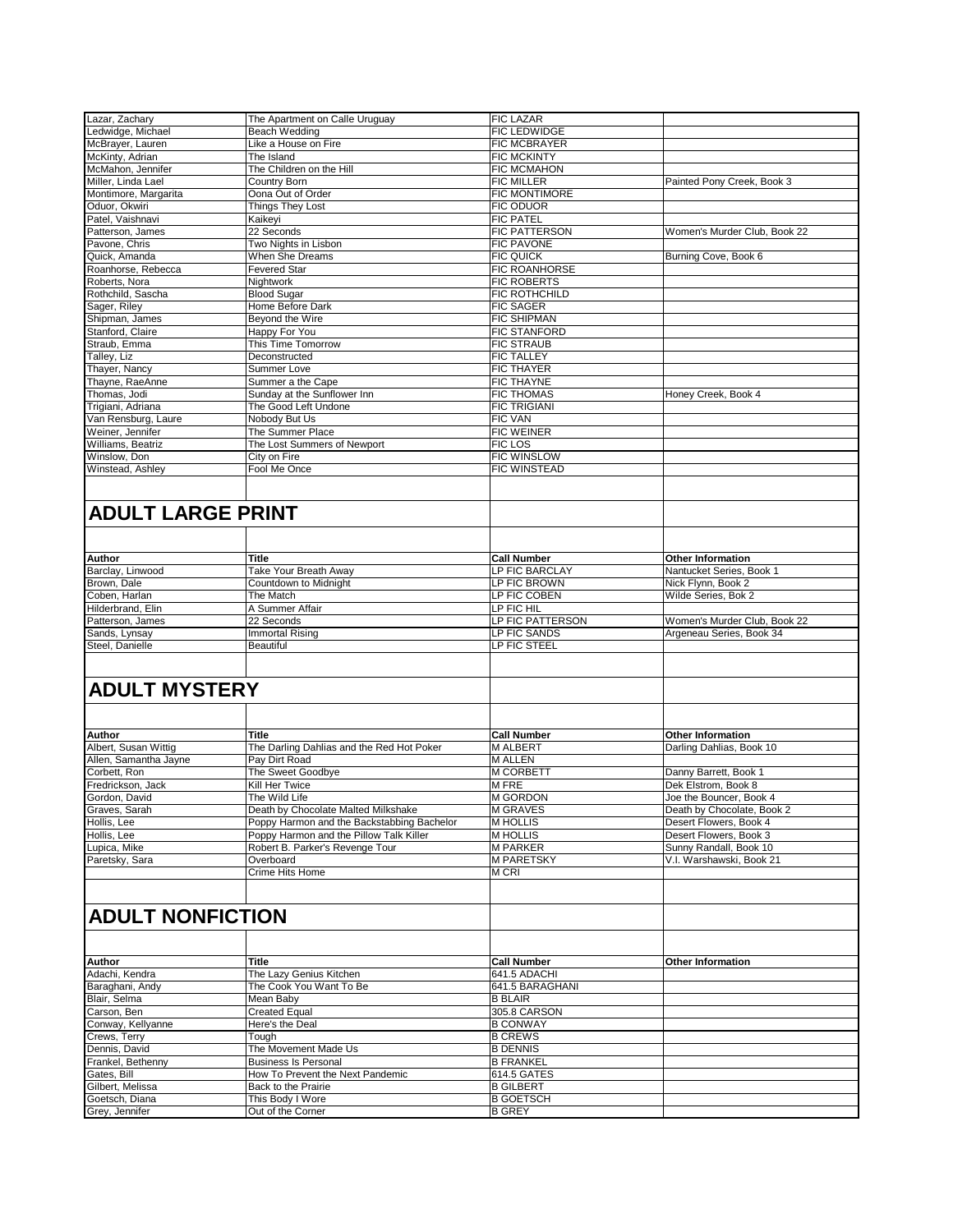| Jawando, Will                | My Seven Black Fathers                            | <b>B JAWANDO</b>                         |                              |
|------------------------------|---------------------------------------------------|------------------------------------------|------------------------------|
| Johnston, Tom                | Long Train Runnin                                 | 782.4216 JOHNSTON                        |                              |
| Jones, Quincy                | 12 Notes                                          | 153.3 JONES                              |                              |
| Kim, Eric                    | Korean American                                   | 641.59519 KIM                            |                              |
| Kruzan, Sara                 | I Cried To Dream Again                            | <b>B KRUZAN</b>                          |                              |
| Ky, Laetitia                 | Love and Justice                                  | 709.2 KY                                 |                              |
| Lauren, Ralph                | The Polo Shirt                                    | 746.92 LAUREN                            |                              |
| Lucky, Antong                | A Redemptive Path Forward                         | <b>B LUCKY</b>                           |                              |
| Martinez, Rick               | Mi Cocina                                         | 641.5972 MARTINEZ                        |                              |
| Meyer, Joyce                 | Be Joyful                                         | 241.4 MEYER                              |                              |
| Mickelson, Phil              | Phil                                              | <b>B MICKELSON</b>                       |                              |
| Odell, Amy                   | Anna                                              | <b>B WINTOUR</b>                         |                              |
| Onwuachi, Kwame              | My America                                        | 641.59 ONWUACHI                          |                              |
| Penniman, Leah               | Farming While Black                               | 630.68 PENNIMAN                          |                              |
| Reilly, Rick                 | So Help Me Golf                                   | 796.352 REILLY                           |                              |
| Samuels, Robert              | His Name Is George Floyd                          | <b>B FLOYD</b>                           |                              |
| Schur, Michael               | How To Be Perfect                                 | 818.602 SCHUR                            |                              |
| Slagle, Ali                  | I Dream of Dinner                                 | 641.5 SLAGLE                             |                              |
| Sommer, Timothy              | Only Wanna Be With You                            | 782.421 SOMMER                           |                              |
| Taylor, Nicole               | Watermelon and Red Birds                          | 641.59 TAYLOR                            |                              |
| Tinsley, Justin              | It Was All a Dream                                | <b>B WALLACE</b>                         |                              |
| Verdelle, A.J.               | Miss Chloe                                        | <b>B VERDELLE</b>                        |                              |
| Wentworth, Ali               | Ali's Well That Ends Well                         | 817.6 WENTWORTH                          |                              |
|                              |                                                   |                                          |                              |
|                              |                                                   |                                          |                              |
| <b>ADULT PAPERBACKS</b>      |                                                   |                                          |                              |
|                              |                                                   |                                          |                              |
|                              |                                                   |                                          |                              |
| Author                       | Title                                             | <b>Call Number</b>                       | <b>Other Information</b>     |
| Hudson, C.J.                 | <b>Street Banditz</b>                             | PB HUDSON                                | Urban fiction                |
|                              |                                                   |                                          |                              |
|                              |                                                   |                                          |                              |
|                              | <b>ADULT PAPERBACK ROMANCE</b>                    |                                          |                              |
|                              |                                                   |                                          |                              |
|                              |                                                   |                                          |                              |
| <b>Author</b>                | <b>Title</b>                                      | <b>Call Number</b>                       | <b>Other Information</b>     |
|                              |                                                   |                                          |                              |
| Burrowes, Grace              | Never a Duke                                      | PB ROM BURROWES                          | Rogues to Riches, Book 7     |
| Davidson, MaryJanice         | <b>Bears Behaving Badly</b>                       | PB ROM DAVIDSON                          | BeWere My Heart, Book 1      |
| Davidson, MaryJanice         | A Wolf Afer My Own Heart                          | PB ROM DAVIDSON                          | BeWere My Heart, Book 2      |
| Davidson, MaryJanice         | Mad for a Mate                                    | PB ROM DAVIDSON                          | BeWere My Heart, Book 3      |
| Feehan, Christine            | Shadow Fire                                       | PB ROM FEEHAN                            | Shadow Riders, Book 7        |
| James, Eloisa                | How To Be a Wallflower                            | PB ROM JAMES                             | Would Be Wallflowers, Book 1 |
| Roberts, Sheila              | Sand Dollar Lane                                  | PB ROM ROBERTS                           | Moonlight Harbor, Book 6     |
| Ryan, Jennifer               | Chase Wilde Comes Home                            | PB ROM RYAN                              | Wyoming Wilde, Book 1        |
| Sala, Sharon                 | The Best of Me                                    | PB ROM SALA                              | Blessings, Georgia, Book 13  |
|                              | In Bloom                                          | PB ROM IN                                |                              |
|                              |                                                   |                                          |                              |
|                              |                                                   |                                          |                              |
| <b>ADULT SCIENCE FICTION</b> |                                                   |                                          |                              |
|                              |                                                   |                                          |                              |
|                              |                                                   |                                          | <b>Other Information</b>     |
| Author                       | <b>Title</b>                                      | <b>Call Number</b>                       |                              |
| Monae, Janelle               | The Memory Librarian                              | <b>SF MONAE</b>                          |                              |
|                              |                                                   |                                          |                              |
| ADULT URBAN LITERATURE       |                                                   |                                          |                              |
|                              |                                                   |                                          |                              |
|                              |                                                   |                                          |                              |
| <b>Author</b>                | Title                                             | <b>Call Number</b>                       | <b>Other Information</b>     |
| Hudson, C.J.                 | Young Lionz                                       | URB HUDSON                               |                              |
| Moore, Niyah                 | My Hustler, My Enemy                              | <b>URB MOORE</b>                         |                              |
| Williams, Racquel            | Lovin a Virginia Bad Girl                         | <b>URB WILLIAMS</b>                      |                              |
|                              |                                                   |                                          |                              |
|                              |                                                   |                                          |                              |
|                              | <b>TEEN PLAYAWAYS (Self-contained audiobooks)</b> |                                          |                              |
|                              |                                                   |                                          |                              |
|                              |                                                   |                                          |                              |
|                              |                                                   |                                          |                              |
| Author<br>Nelson, Marilyn    | Title                                             | <b>Call Number</b><br>TEEN 811.54 SAVAGE | <b>Other Information</b>     |
|                              | Augusta Savage                                    |                                          |                              |
|                              |                                                   |                                          |                              |
|                              |                                                   |                                          |                              |
| <b>TEEN FICTION</b>          |                                                   |                                          |                              |